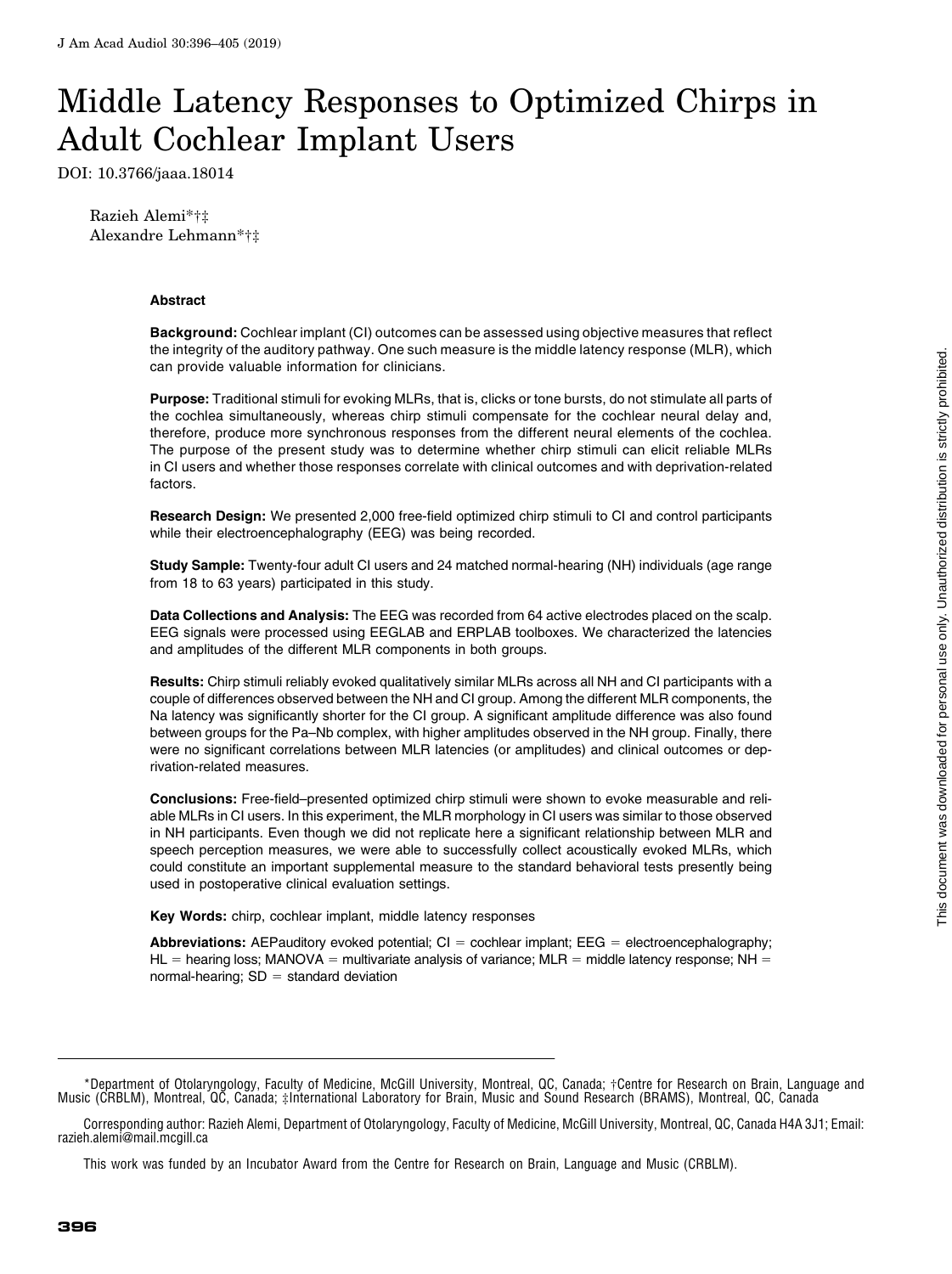#### INTRODUCTION

ochlear implants (CIs) can restore the lost sense of hearing by electrically stimulating the cochlear nerve. CIs can, therefore, provide the essential auditory inputs to the brain and promote cortical plasticity within its language-related areas (Moore and Shannon, 2009). Furthermore, CIs have been shown to significantly increase the quality of life and speech comprehension abilities in both children and adults (Svirsky et al, 2000; Vermeire et al, 2005).

However, the clinical outcomes of CI users vary greatly. The improvement in speech perception abilities appears to depend on a variety of factors including the etiology and the duration of hearing loss, the age of implantation, and other factors specific to the CI device (Blamey et al, 2013; Gama and Lehmann, 2015). A growing body of research is using auditory evoked potentials (AEPs) to objectively measure CI outcomes because they reflect the integrity of the auditory pathway (Shallop, 1993). AEPs are generally divided into three major classifications based on their latency: auditory brainstem responses, middle latency responses (MLRs), and finally, late AEPs (Picton, 2010).

MLRs are characterized by a series of sequential peaks and troughs within a poststimulus latency of 10–60 msec and are composed of the P0, Na, Pa, Nb, and Pb components (McGee and Kraus, 1996). There are some advantages related to measuring MLRs over shorter latency AEPs. First, it has been shown that earlier evoked responses are more prone to stimulus artifact contamination than MLRs (Firszt et al, 2002). This susceptibility to stimulus artifacts might be due to stimulus length; for instance, it is more prudent to not let the offset of the stimulus overlap with the evoked response epoch. However, there are controversies in the literature regarding what constitutes the ideal stimulus length. For instance, a recent late AEP study showed that a stimulus length longer than the expected evoked potential can reduce stimulus artifact and prevent waveform peak corruption (Presacco et al, 2017). Contrary to this, Purdy and Kelly (2016) drew a different conclusion in their MLR study, where they found more artifacts in the responses evoked by long tonal stimuli in comparison to those elicited by brief stimuli used by Firszt et al (2002).

MLRs also constitute a reliable measure of neural survival (Jyung et al, 1989), can demonstrate the presence of central auditory processing disorders (Musiek et al, 2010), and can reveal plastic changes following CI (Gordon et al, 2005; Purdy and Kelly, 2016). Finally, MLRs have been successfully measured using acoustic and electrical stimuli in individuals with normal hearing (NH), severe to profound hearing loss, and also in CI users (Kileny and Kemink, 1987; Kileny et al, 1989).

Several studies have examined the relationship between MLRs and clinical outcomes after implantation in adult and pediatric CI users (Pelizzone et al, 1989; Groenen et al, 1997; Makhdoum et al, 1998; Firszt et al, 2002; Gordon et al, 2005; Kelly et al, 2005; Kurnaz et al, 2009; Purdy and Kelly, 2016). However, the evidence suggesting a significant relationship is modest at best. For instance, Groenen et al (1997) found a significant relationship between electrically evoked MLRs and speech perception abilities in adult CI users, whereas other studies found no significant correlation (Makhdoum et al, 1998; Kelly et al, 2005; Kurnaz et al, 2009; Purdy and Kelly, 2016).

Findings regarding the relationship between objective measurements and CI experience or hearing loss duration vary significantly across studies. In a study on adult CI users, Kurnaz et al (2009) found no significant correlation between CI experience and MLR amplitudes/latencies, whereas Kelly et al (2005) indicated a negative correlation between the duration of hearing loss and the Na amplitude measured at the Cz electrode. In the pediatric population, Gordon et al (2005) showed an adverse effect of hearing loss duration on electrically evoked MLR changes. The authors concluded that MLR latencies decrease with increasing CI experience. However, the authors also highlighted the impact of age on the presence of MLRs in children, where evoked responses were more robust in older children, even in those with longer durations of hearing loss (Gordon et al, 2005).

One potential explanation for these inconsistent results in MLR studies with CI users may lie in the choice of auditory stimulus used to elicit the MLRs. Generally, MLRs in most studies have been obtained by using click or tone burst stimuli (Atcherson and Moore, 2014). Nevertheless, there are controversies regarding the MLR amplitudes evoked by such stimuli and the ability to reliably detect waveform components elicited by them (Woods et al, 1995; Nelson et al, 1997). For instance, a stimulus such as a click with an abrupt onset and a very short duration stimulates the different portions of the cochlea at different time points, beginning at the basal end of the cochlea and ending at its apex. Hence, click stimuli evoke temporally asynchronous neural cochlear responses that are unequal and out of phase (Atcherson and Moore, 2014).

To maximize the reliability of MLR responses and to overcome the problems associated with these stimuli, recent studies have begun to favor a different stimulus, known as a chirp stimulus (Dau et al, 2000; Elberling and Don, 2010). Chirp stimuli are designed to compensate for the temporal dispersion in the cochlea related to the traveling wave delay because the higher frequency components are delayed relative to lower frequency components (Dau et al, 2000; Elberling and Don, 2010; Atcherson and Moore, 2014). As a result, chirp stimuli produce larger amplitudes and more robust waveforms.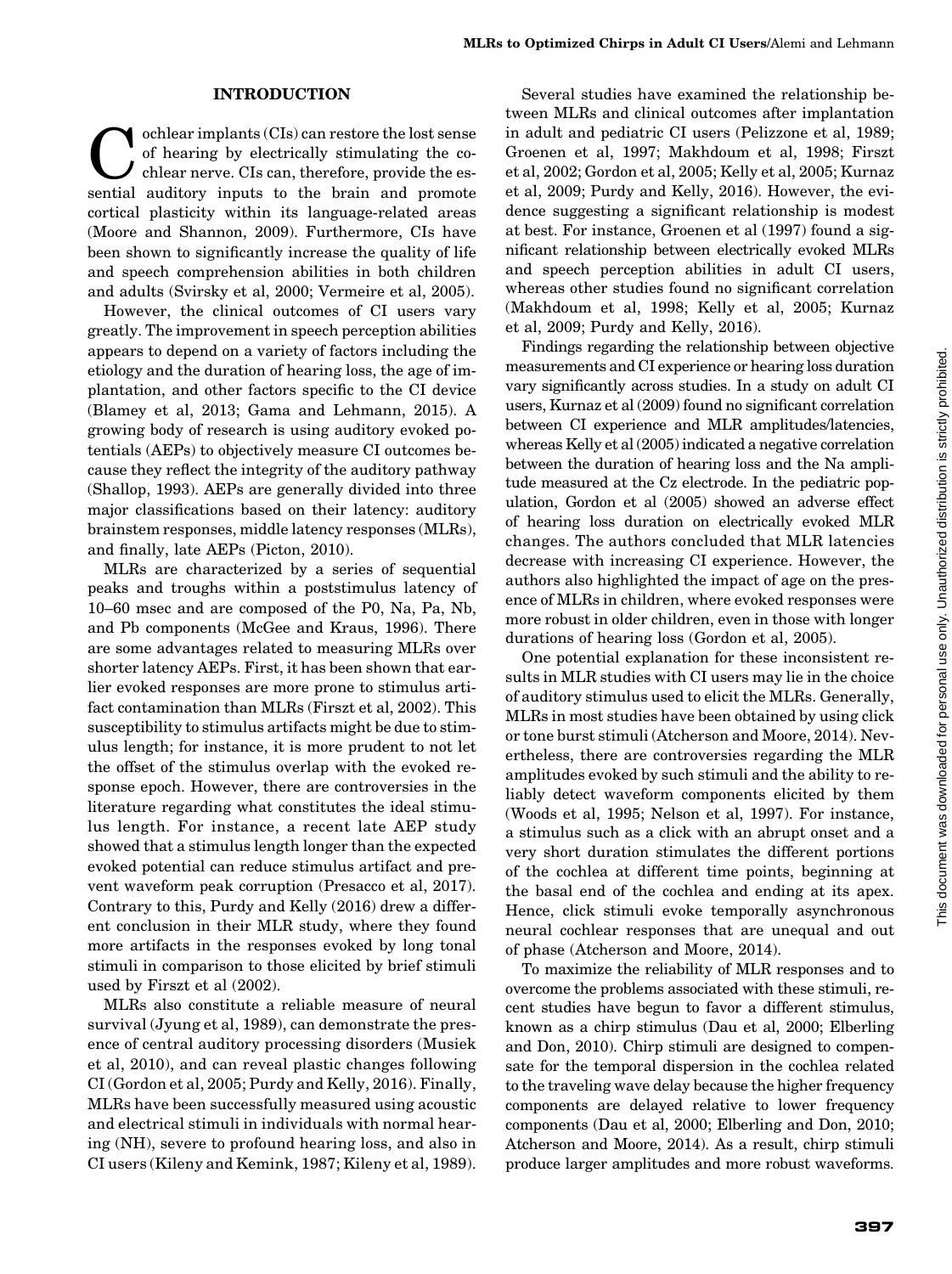Whether these optimal stimuli for MLRs are appropriate for CI users is presently unknown. If this were the case, then having a more robust response evoked by a standardized stimulus could shed light on the current controversy regarding the alleged relationship between MLRs and clinical outcomes in CI users. To date, no prior research has assessed the feasibility of using chirp stimuli to record MLRs in CI users. Therefore, the purpose of the present study was twofold: (a) to examine whether chirp stimuli can elicit reliable MLRs in adult CI users, as compared with NH matched controls, and (b) to determine whether those responses correlate with clinical outcomes (e.g., speech recognition scores) and/or deprivation-related measures (e.g., duration of hearing loss [HL] and CI experience). We used a freefield optimized chirp acoustic stimulus paradigm. Both adult CI users and NH controls were recruited to participate in the study.

# MATERIALS AND METHODS

# Participants

Twenty-four CI users, with a mean age of 43.50  $\pm$ 14.63 years (17 female), and 24 paired NH individuals who were age and gender matched (mean age of  $43.25 \pm 1$ 14.94 years) participated in this study (Table 1). The age range was from 18 to 63 years for both groups. Participants in the control group were tested for hearing acuity using tonal audiometry.

CI users were recruited through the Raymond-Dewar Institute and the MAB-MacKay Rehabilitation Center, two centers offering rehabilitation programs for the hearing impaired. Participants with self-reported neurological or psychological disorders were excluded from the study sample. All participants provided written informed consent before participating in the study. The study was approved by the Research Ethics Board of the Centre for Research in Rehabilitation of Greater Montreal.

# Stimuli Characteristics and Delivery

Two thousand optimized chirp stimuli, with a frequency range of 200–8500 Hz and a duration of 7.2 msec, were presented to each participant with a mean stimulus onset asynchrony of 115 msec (90–140 msec, uniformly jittered presentation). These chirp stimuli were designed based on a linear cochlea model and approximated the optimized chirp developed by Dau et al (2000). The starting and ending amplitudes for these frequency-sweeping and broadband chirps were zero. The stimuli were calibrated at 70-dB SPL using a SoundPro sound level meter (model DL 1/3 Octave Datalogging RTA; Quest, Bensenville, IL) and a fast rate mode with an Aweighting frequency filter. The speech processor of CI participants was kept on the ''on position'' and the magnet was

| Table 1. Demographic Data of Participants in the CI |  |  |
|-----------------------------------------------------|--|--|
| Group                                               |  |  |

|                 |         | Hearing |                     |                |             |
|-----------------|---------|---------|---------------------|----------------|-------------|
|                 |         | Loss    | CI                  |                | Speech      |
|                 | Age     |         | Duration Experience |                | Recognition |
| Code            | (Years) | (Years) | (Years)             | Device         | Scores (%)  |
| S01             | 22      | 22      | 14                  | Cochlear       | 56          |
| S02             | 22      | 30      | 18                  | Cochlear       | 62          |
| S03             | 43      | 37      | $\overline{7}$      | Cochlear       | 34          |
| <b>S04</b>      | 51      | 14      | 12                  | Cochlear       | 76          |
| <b>S05</b>      | 19      | 12      | 10                  | Advanced       | 72          |
|                 |         |         |                     | <b>Bionics</b> |             |
| S <sub>06</sub> | 29      | 27      | $\overline{7}$      | Cochlear       | 34          |
| <b>S07</b>      | 63      | 23      | 3                   | Neurelec       | 84          |
| <b>S08</b>      | 23      | 23      | 21                  | Cochlear       | 33          |
| <b>S09</b>      | 35      | 11      | 9                   | MED-EL         | 33          |
| S <sub>10</sub> | 49      | 7       | 6                   | MED-EL         | 52          |
| S <sub>11</sub> | 56      | 3       | 3                   | MED-EL         | 44          |
| S <sub>12</sub> | 33      | 33      | 17                  | Advanced       | 52          |
|                 |         |         |                     | <b>Bionics</b> |             |
| S <sub>13</sub> | 53      | 20      | 7                   | Advanced       | 68          |
|                 |         |         |                     | <b>Bionics</b> |             |
| S <sub>14</sub> | 43      | 13      | 5                   | Advanced       | 34          |
|                 |         |         |                     | <b>Bionics</b> |             |
| S <sub>15</sub> | 65      | 34      | $\overline{c}$      | Advanced       | 56          |
|                 |         |         |                     | <b>Bionics</b> |             |
| S <sub>16</sub> | 47      | 14      | 9                   | Cochlear       | 56          |
| S <sub>17</sub> | 51      | 44      | 17                  | Advanced       | 56          |
|                 |         |         |                     | <b>Bionics</b> |             |
| S <sub>18</sub> | 41      | 20      | 17                  | Advanced       | 58          |
|                 |         |         |                     | <b>Bionics</b> |             |
| S <sub>19</sub> | 57      | 37      | $\overline{4}$      | Neurelec       | 78          |
| S21             | 20      | 19      | $\mathbf{1}$        | Advanced       | 36          |
|                 |         |         |                     | <b>Bionics</b> |             |
| S <sub>22</sub> | 58      | 10      | 3                   | Cochlear       | 90          |
| S <sub>23</sub> | 58      | 18      | 3                   | Neurelec       | 80          |
| S24             | 54      | 12      | 7                   | Cochlear       | 14          |
| S <sub>25</sub> | 52      | 27      | 1                   | Cochlear       | 80          |

in place. Stimuli were presented from a single free-field loudspeaker positioned at the ear level 1.2 m away from participants, facing the implanted side (the proportion of right/left side presentations was matched across groups). Even though the sound-attenuated electroencephalography (EEG) room was not very reverberant, we took this step to ensure that the acoustic signal reached the participant's ear in the most direct manner, similar to our previously validated approach used for free-field brainstem recording protocols (Gama et al, 2017).

# EEG Recording

The EEG was recorded from 64 active Ag–AgCl electrodes (easy cap) placed over the scalp according to the international 10–10 electrode placement system (ActiveTwo; Biosemi B.V., Amsterdam, Netherlands), whereas participants were sitting comfortably in a chair in a sound-attenuated and electromagnetically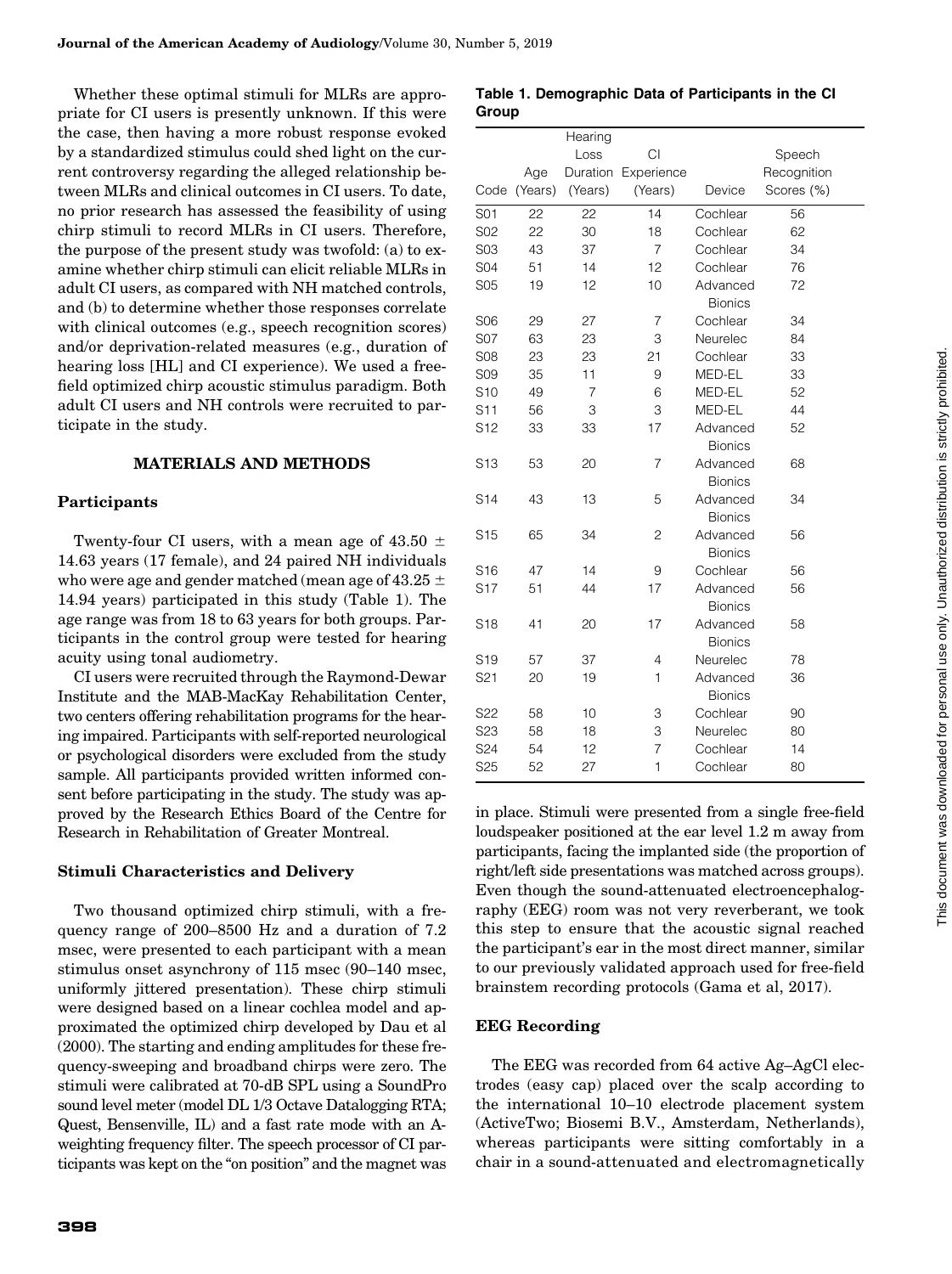shielded room. Participants were instructed to remain awake and immobile to minimize muscle artifacts.

Horizontal and vertical eye movements were recorded from bipolar electrodes placed on the lateral canthi and from periocular electrodes placed on the superior and inferior orbits. The ActiveTwo system provides impedance transformation on the electrode, thus allowing low-noise recordings free of interference currents. There was no need to control electrode impedances because the common mode sense active electrode and the driven right-leg passive electrode loop maintain the average potential close to the voltage of the analog to digital converter reference in the AD box ([www.biosemi.com\)](http://www.biosemi.com/). Direct-current offsets were kept near zero when placing the electrodes. Reference-free electrode signals were amplified using an ActiveTwo amplifier (BioSemi) and sampled at 8192 Hz. The signal was recorded and stored for offline analysis using BioSemi ActiView software.

## MLR Analysis

EEG processing was carried out using EEGLAB (Delorme and Makeig, 2004) and ERPLAB (Lopez-Calderon and Luck, 2014) toolboxes, running under MATLAB 2016b (The MathWorks, Inc., Natick, MA). The signal was referenced to the average mastoids, and then resampled at 2048 Hz for further processing. EEG recordings were filtered using the ERPLAB plugin, with a 15–200 Hz cutoff IIR Butterworth filter (24 dB/octave,

4th order). Continuous EEG was segmented into epochs from  $-20$  to  $+90$  msec relative to stimulus onset. Epochs containing artifacts were removed based on both visual inspection and EEGLAB's automatic iterative rejection procedure, with a threshold of five standard deviations (SDs). The mean rejected epoch percentages for the CI and NH groups were 6.7  $\pm$  3.6 and 10.3  $\pm$  4.4, respectively. Components containing CI-related artifacts were rejected using independent component analysis (''runica'' algorithm implemented in the EEGLAB).

The peak latency of the three positive MLR components (P0, Pa, and Pb) and of the two negative components (Na and Nb) measured at FCz were marked for further analysis. MLR components were defined automatically using the ERPLAB measurement tool, based on the following time windows: 18–23 msec poststimulus onset for P0, 21–26 msec for Na, 25–29 msec for Pa, 29–36 msec for Nb component, and, finally, 49–65 msec for Pb. Peak-to-peak amplitudes were calculated based on the difference between the trough and the following positive peaks for Na–Pa, Pa–Nb, and Nb–Pb complexes.

#### Speech Recognition Test

A validated list of 50 phonetically balanced French words was used to test speech recognition (Picard, 1997). This test was selected based on its availability in International French and its ease of administration. An open set of prerecorded monosyllable words was presented



Figure 1. (A) MLR waveforms of three CI users (B) MLR waveforms of three NH participants.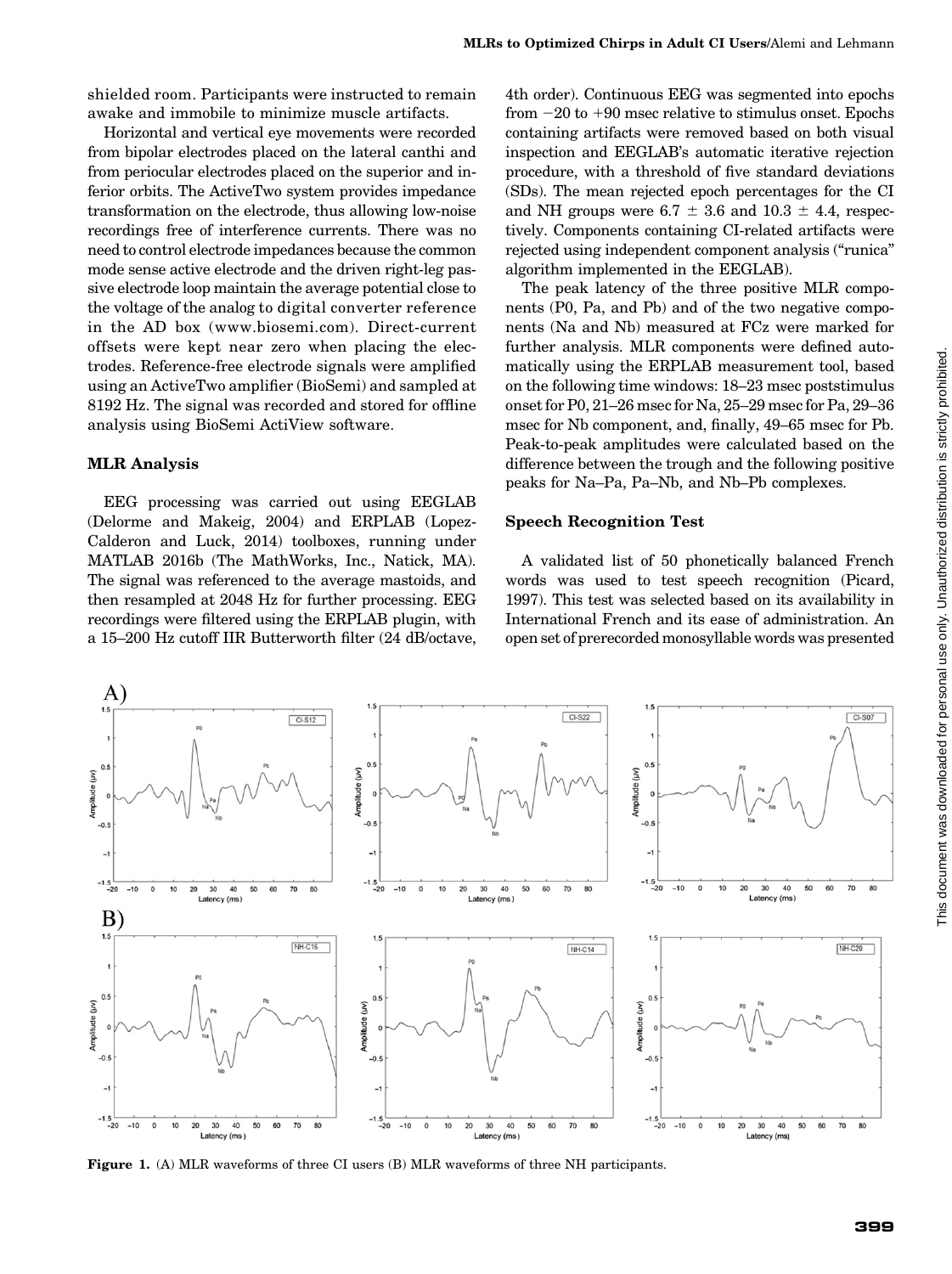in the free field with a fixed presentation rate. After each word, participants were asked to repeat what they heard as quickly and as accurately as possible. No visual cues were provided during this part of the experiment. This behavioral test was performed during a separate session from the EEG recording, in the same sound-attenuated room, and presented at 70-dB SPL. The scores were calculated based on the percent of correctly repeated words. Only the CI users underwent the speech recognition test because we anticipated a ceiling effect in the NH group.

#### Statistical Analysis

Statistical analyses were performed using SPSS software (IBM Corp. 2015, V. 23.0; Armonk, NY). For quantitative measures, data are expressed as the mean  $\pm$  SD. MLR latencies and amplitudes were compared between the two groups using multivariate analysis of variance (MANOVA) analyses. The relationship between different component latencies/amplitudes and clinical outcomes/ deprivation-related variables was assessed using Pear-

 $70.00$ 

son correlations. For all statistical tests, the significance criterion was set at 0.05, with Bonferroni adjustment of p-values for multiple testing.

## **RESULTS**

Chirp stimuli elicited typical and sizeable MLRs in all NH and CI participants. Although there were some waveform morphology variations within participants, the morphology was found to be similar in MLR peaks and troughs across groups (Figure 1).

## Comparison of MLR Component Latencies between Groups

Comparison of component latency values revealed a significant difference between groups  $[F_{(5, 42)} = 2.93, p =$ 0.023, Figure 2]. The MANOVA's between-subject effects (pairwise comparisons), using Bonferroni as an adjustment for multiple comparisons with an alpha level of 0.01 (0.05/5, as the number of comparisons for five



Figure 2. Comparisons of peak latencies in different MLR components across individuals in CI and NH groups in FCz. Below the graph are the means  $(\pm SD)$  of different MLR components across individuals in both groups. The error bar depicts the 95% confidence interval.  $***p \leq 0.001$ .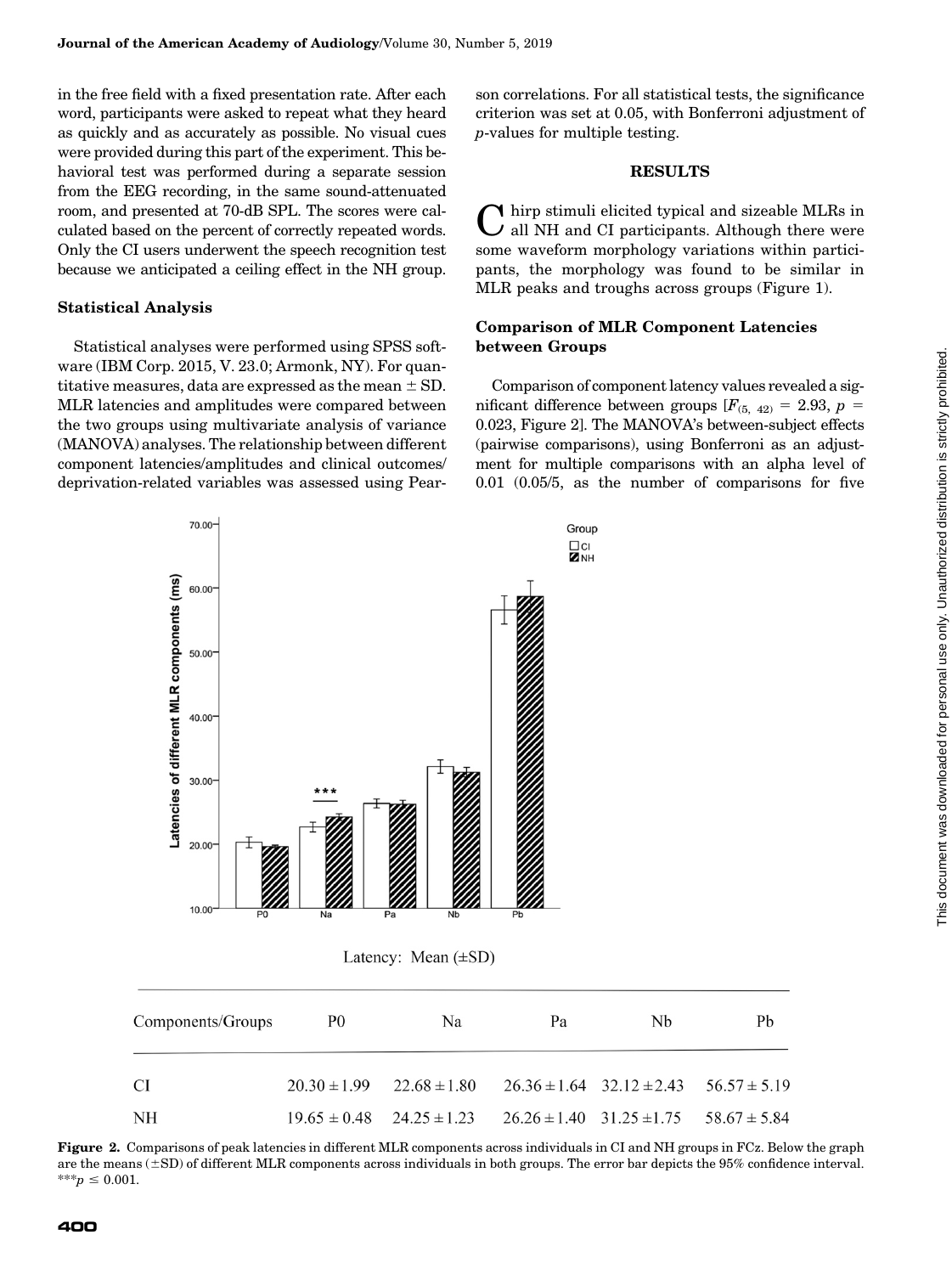components), revealed a significantly shorter Na component latency for CI users ( $p = 0.001$ ). However, there were no other significant MLR latency differences (P0 component:  $p = 0.128$ ; Pa component:  $p = 0.819$ ; Nb component:  $p = 0.160$ ; Pb component:  $p = 0.196$ ).

## Comparison of MLR Component Amplitudes between Groups

Similar to what was observed for MLR latencies, the comparison of the Na–Pa, Pa–Nb, and Nb–Pb complexes showed an overall significant group effect  $[F_{(3, 44)} = 5.47, p = 0.003,$  Figure 3]. Pairwise comparisons using a Bonferroni correction with an alpha value of 0.01 (0.05/3, as the number of comparisons for three complexes) showed a significant group difference for the Pa–Nb complex ( $p = 0.004$ ). The highest amplitude

for the Pa–Nb complex was observed in the NH group. Although the NH group showed higher amplitudes for the Na–Pa and Nb–Pb complexes, none of these differences were statistically significant (Na–Pa complex:  $p = 0.38$ , Nb–Pb complex:  $p = 0.02$ ).

As a complementary step, another MANOVA was conducted on the individual component amplitudes. Comparison of individual component amplitude values revealed a significant group difference  $[F_{(5, 42)} = 6.410,$  $p = 0.000$ , Figure 4]. Pairwise comparisons of betweensubject effects, with an alpha level of 0.01 (0.05/5, as the number of comparisons for five components), showed a significant group amplitude differences for P0 ( $p =$ 0.000) and Nb ( $p = 0.001$ ). The highest amplitude values for P0 and Nb components were observed in the NH group. CI group showed higher amplitude value for Na component, yet contrary to Na component's latency,



Amplitude: Mean  $(\pm SD)$ 

| Complexes/ Groups | Na-Pa          | Pa-Nb           | $Nb-Pb$         |  |
|-------------------|----------------|-----------------|-----------------|--|
| CI                | $.445 \pm .45$ | $.637 \pm .57$  | $.919 \pm .58$  |  |
| NH                | $.620 \pm .85$ | $1.55 \pm 1.36$ | $1.47 \pm 1.01$ |  |

Figure 3. Comparisons of the amplitudes of different MLR complexes across individuals in CI and NH groups in FCz. Below the graph are the means  $(\pm SD)$  of different MLR complexes across individuals in both groups. The error bar depicts the 95% confidence interval. \*\*\*p  $\leq 0.004$ .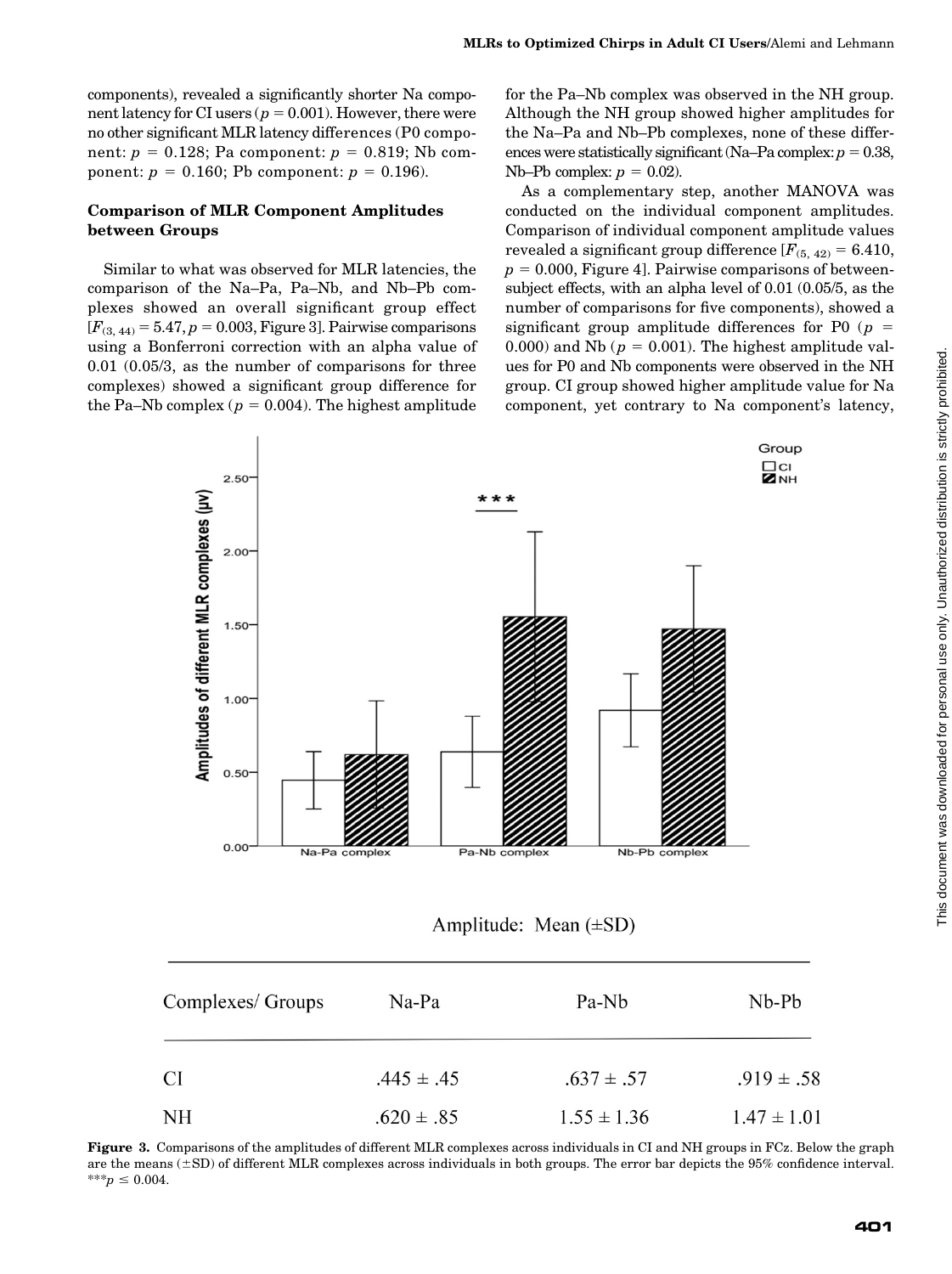

Amplitude: Mean (±SD)

| Components/Groups | P0             | Na              | Pa             | Nb              | Pb             |
|-------------------|----------------|-----------------|----------------|-----------------|----------------|
| CI                | $.277 \pm .46$ | $-237 \pm .34$  | $.207 \pm .37$ | $-430 \pm .43$  | $.489 \pm .33$ |
| NH                | $.726 \pm .26$ | $-196 \pm 0.35$ | $.423 \pm .90$ | $-1.12 \pm .85$ | $.340 \pm .39$ |

Figure 4. Comparisons of individual amplitudes of different MLR components in CI and NH groups in FCz. The error bar depicts the 95% confidence interval. Below the graph are the means ( $\pm$ SD) of different MLR components in both groups. \*\*\*p  $\leq$  0.001.

this difference was not significant ( $p = 0.688$ ). No other significant group differences were found (Pa component:  $p = 0.285$ ; Pb component:  $p = 0.164$ .

## Correlation between MLR Amplitudes/Latencies and Clinical Outcomes/Deprivation-Related Factors

Pearson correlations were performed to evaluate the relationship between MLRs and clinical outcomes or deprivation-related factors. Results revealed that there were no significant correlations between the complex amplitudes and the speech recognition scores, the HL

duration, or the time elapsed since implantation, all  $p > 0.05$  (Table 2). Similarly, there were no significant correlations between the different peak latencies and the speech recognition scores, the HL duration or the time since implantation, all  $p > 0.05$  (Table 3).

## **DISCUSSION**

## General Statement

The current experiment has indicated that it is possible to use optimized chirp stimuli delivered in the free field to elicit reliable MLRs in CI users. We also showed

Table 2. The Correlation between the Amplitude of MLR Complexes and Speech Recognition Scores, HL Duration, and CI Experience in the CI Group

|                           | Na-Pa    |         |          | Pa-Nb   | Nb-Pb    |         |
|---------------------------|----------|---------|----------|---------|----------|---------|
|                           |          | p-Value |          | p-Value |          | p-Value |
| Speech recognition scores | 0.299    | 0.213   | 0.122    | 0.619   | $-0.049$ | 0.841   |
| HL duration               | $-0.178$ | 0.417   | $-0.319$ | 0.138   | 0.037    | 0.869   |
| CI experience             | 0.078    | 0.723   | 0.087    | 0.691   | $-0.088$ | 0.690   |

 $p > 0.05$ .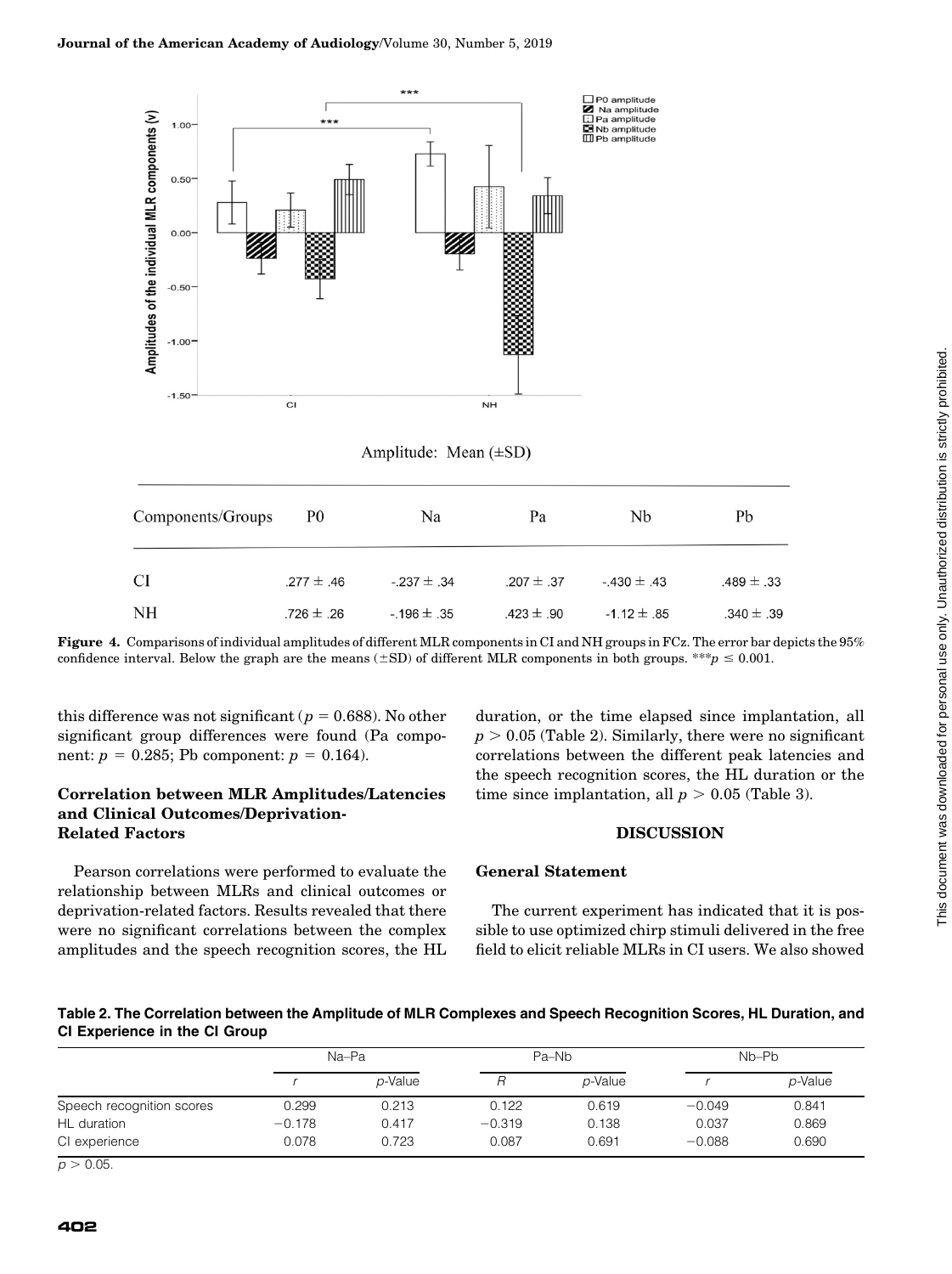|                           | P <sub>0</sub> |                 | Na       |                 | Pa       |                 | Nb       |                 | Pb       |                 |  |
|---------------------------|----------------|-----------------|----------|-----------------|----------|-----------------|----------|-----------------|----------|-----------------|--|
|                           |                | <i>p</i> -Value |          | <i>p</i> -Value |          | <i>p</i> -Value |          | <i>p</i> -Value |          | <i>p</i> -Value |  |
| Speech recognition scores | 0.011          | 0.961           | $-0.372$ | 0.081           | 0.295    | 0.172           | 0.286    | 0.186           | $-0.066$ | 0.766           |  |
| HL duration               | $-0.178$       | 0.416           | 0.376    | 0.077           | $-0.168$ | 0.442           | $-0.196$ | 0.370           | 0.098    | 0.656           |  |
| CI experience             | $-0.013$       | 0.954           | 0.386    | 0.069           | $-0.266$ | 0.221           | 0.280    | 0.196           | $-0.395$ | 0.062           |  |

Table 3. The Correlation between the Latencies of Different MLR Components and Speech Recognition Scores, HL Duration, and CI Experience in the CI Group

 $p > 0.05$ .

that the morphology of the MLR components evoked by chirp stimuli in adult CI users is similar to that measured in NH individuals (Figure 1). However, some individual MLR-based components significantly differed between CI users and NH controls. For instance, the Na component latency was significantly shorter in the CI group, whereas this difference was not significant for other components (Figure 2). Contrary to our current results, Kurnaz et al (2009) indicated a longer latency for the Na component in CI users. This discrepancy might be due to the significantly smaller number of participants in their study (6 versus 21 postlingual participants in the present study; Table 1). Interestingly, our CI group showed higher Na amplitudes than the NH group; nevertheless, this difference was not statistically significant (Figure 4). Conversely, we found a significant amplitude group difference for the Pa–Nb complex, with larger amplitudes observed in the NH group (Figure 3).

Finally, in contrast to the findings of Groenen et al (1997), we did not observe any significant correlations between MLR latency/amplitude measures with speech recognition scores, and between MLR latency/amplitude measures and deprivation-related characteristics. These results are in-line with the bulk of literature (Makhdoum et al, 1998; Kelly et al, 2005; Kurnaz et al, 2009; Purdy and Kelly, 2016) (Tables 2 and 3).

## Chirp Stimuli as a Reliable Alternative to Click Stimuli for Eliciting MLRs

Chirp stimuli have the advantage of being able to stimulate the different regions of the basilar membrane at the same time, thus increasing temporal synchrony and evoking larger response amplitudes (Elberling and Don, 2010; Atcherson and Moore, 2014). This stimulus feature has led to the widespread use of chirp stimuli for recording auditory brainstem responses and MLRs in NH participants (Dau et al, 2000; Atcherson and Moore, 2014). In the present study, we showed that it is also feasible to record MLRs in CI users elicited by chirp stimuli presented under free-field listening conditions. Because most studies have used electrical stimulation to record MLRs from CI users (Hoth and Dziemba, 2017), the present findings demonstrated the significant potential of the free-field presented chirp stimuli for the evaluation of CIs in clinical settings. However, more studies are needed to properly determine the clinical value of the measures obtained with the chirp stimulus.

## Evaluating the Relationship between MLRs and Speech Recognition Abilities

Although it has been documented that experience with CI leads to a significant improvement in speech perception ability, especially during the first year of CI use (Blamey et al, 2013; Moberly et al, 2017), it does not imply that objective MLR measures are necessarily directly related to this ability. To our knowledge, only one study to date has shown a significant correlation between interelectrode amplitude variations (and latency measures) with speech perception scores (Groenen et al, 1997). By contrast, we did not find a significant correlation between MLR features and speech recognition abilities in the present study. Speech perception relies on an interactive process between linguistic, cognitive, and social information, where a vast neural network contributes to the analysis of the different aspects of the speech stimulus (Moberly et al, 2017; Alemi et al, 2018). Therefore, it is perhaps not surprising that we could not find any evidence linking speech perception abilities to a single electrophysiological metric that is likely driven by a minority of these processes.

## Study Limitations

This study's main goals were to determine whether chirp stimuli can elicit reliable MLRs in CI users and to ascertain whether those responses correlate with clinical outcomes and with plasticity-related factors. One limitation of the present study was that we did not measure speech recognition scores or MLRs longitudinally.

Another limitation of the present study was related to CI processors strategies. Preprocessing strategies used in CI sound processors take advantage of statistical rules to promote overall sound clarity and increase speech intelligibility in the presence of background noise and challenging listening environment. These strategies apply a combination of signal processing and noise reduction algorithms, along with microphone gain compression and sensitivity control. Yet, there are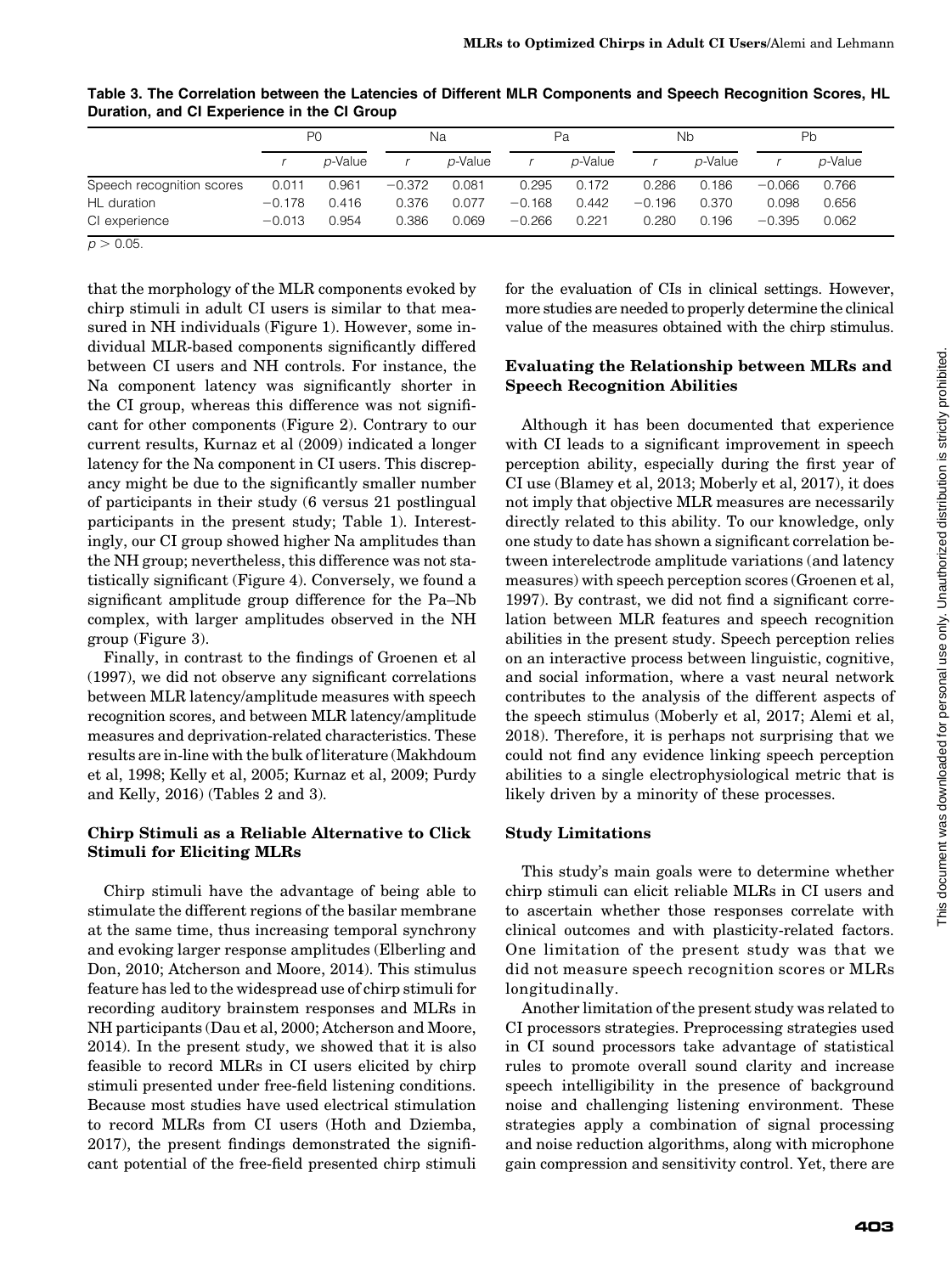challenges related to infinite compression for stimuli surpassing 65 dB SPL, that is, sound distortion for incoming stimuli (Rakszawski et al, 2016). In the current experiment, the stimuli were presented acoustically in free field at 70 dB, so there was a possibility for sound compression on some devices. Despite this limitation, reliable neural responses were elicited in our study. In the future, additional studies should consider using a lower intensity stimulation to avoid compression. It would also be interesting to compare MLRs obtained via free-field stimulation with those obtained electrically at this cutoff stimulus intensity.

The third limitation of this study was related to using only one type of auditory stimuli for eliciting MLRs in CI users. A recent study that demonstrated the clinical advantages of using chirp for eliciting MLRs did so by comparing MLRs evoked by chirp with MLRs evoked by click and tone burst stimuli in NH participants (Atcherson and Moore, 2014). Confirming the superiority of chirp stimuli over other traditional stimuli for CI users may require the direct comparison of MLRs evoked by these different stimuli in the same participants.

## **CONCLUSION**

**Y** ompared with other stimuli typically used to elicit MLRs in NH listeners, chirp stimuli take into account the cochlear traveling wave delay and generate higher temporal synchrony within neural structures. In the present study, we demonstrated the feasibility of recording MLRs elicited by free-field chirp stimuli in CI users. Although we established that MLRs could be reliably recorded in CI users, we did not find evidence that they could be used as neural markers of speech recognition abilities. MLRs are critical for the postoperative monitoring of auditory pathway function, whereas individuals learn to adapt to the new auditory inputs. Consequently, acoustically evoked MLRs could constitute an essential supplement to the standard behavioral tests presently being used in postoperative clinical evaluation settings.

#### REFERENCES

Atcherson SR, Moore PC. (2014) Are chirps better than clicks and tonebursts for evoking middle latency responses? J Am Acad Audiol 25(6):576–583.

Blamey P, et al. (2013) Factors affecting auditory performance of postlinguistically deaf adults using cochlear implants: an update with 2251 patients. Audiol Neurootol 18(1):36–47.

Dau T, Wegner O, Mellert V, Kollmeier B. (2000) Auditory brainstem responses with optimized chirp signals compensating basilar-membrane dispersion. J Acoust Soc Am 107(3): 1530–1540.

Delorme A, Makeig S. (2004) EEGLAB: an open source toolbox for analysis of single-trial EEG dynamics including independent component analysis. J Neurosci Methods 134(1):9–21.

Elberling C, Don M. (2010) A direct approach for the design of chirp stimuli used for the recording of auditory brainstem responses. J Acoust Soc Am 128(5):2955–2964.

Firszt JB, Chambers RD, Kraus N, Reeder RM. (2002) Neurophysiology of cochlear implant users I: effects of stimulus current level and electrode site on the electrical ABR, MLR, and N1-P2 response. Ear Hear 23(6):502–515.

Gama N, Peretz I, Lehmann A. (2017) Recording the human brainstem frequency-following-response in the free-field. J Neurosci Methods 280:47–53.

Gama NM, Lehmann A. (2015) Commentary: ''compensatory plasticity: time matters'' Front Neurosci 9:348.

Gordon KA, Papsin BC, Harrison RV. (2005) Effects of cochlear implant use on the electrically evoked middle latency response in children. Hear Res 204(1):78–89.

Groenen P, Snik A, van den Broek P. (1997) Electrically evoked auditory middle latency responses versus perception abilities in cochlear implant users. Audiology 36(2):83–97.

Hoth S, Dziemba OC. (2017) The role of auditory evoked potentials in the context of cochlear implant provision. Otol Neurotol 38(10): e522–e530.

Kelly AS, Purdy SC, Thorne PR. (2005) Electrophysiological and speech perception measures of auditory processing in experienced adult cochlear implant users. Clin Neurophysiol 116(6): 1235–1246.

Kileny PR, Kemink JL. (1987) Electrically evoked middle-latency auditory potentials in cochlear implant candidates. Arch Otolaryngol Head Neck Surg 113(10):1072–1077.

Kileny PR, Kemink JL, Miller JM. (1989) An intrasubject comparison of electric and acoustic middle latency responses. Otol Neurotol 10(1):23–27.

Kurnaz M, Satar B, Yetiser S. (2009) Evaluation of cochlear implant users' performance using middle and late latency responses. Eur Arch Otorhinolaryngol 266(3):343–350.

Jyung RW, Miller JM, Cannon SC. (1989) Evaluation of eighth nerve integrity by the electrically evoked middle latency response. Otolaryngol Head Neck Surg 101(6):670–682.

Lopez-Calderon J, Luck SJ. (2014) ERPLAB: an open-source toolbox for the analysis of event-related potentials. Front Hum Neurosci 8:1–14.

Makhdoum MJ, Groenen PAP, Snik AFM, van den Broek P. (1998) Intra-and interindividual correlations between auditory evoked

Acknowledgments. The recruitment of CI users for this study was made possible, thanks to the Raymond-Dewar Institute and the MAB-MacKay Rehabilitation Center. The authors would also like to thank Dr. Patrice Voss for his excellent comments on the manuscript and Marie-Anne Prudhomme, Frédérik Desaulniers, and Mihaela Felezeu for their help in recording EEG.

Alemi R, Batouli SAH, Behzad E, Ebrahimpoor M, Oghabian MA. (2018) Not single brain areas but a network is involved in language: applications in presurgical planning. Clin Neurol Neurosurg 165:116–128.